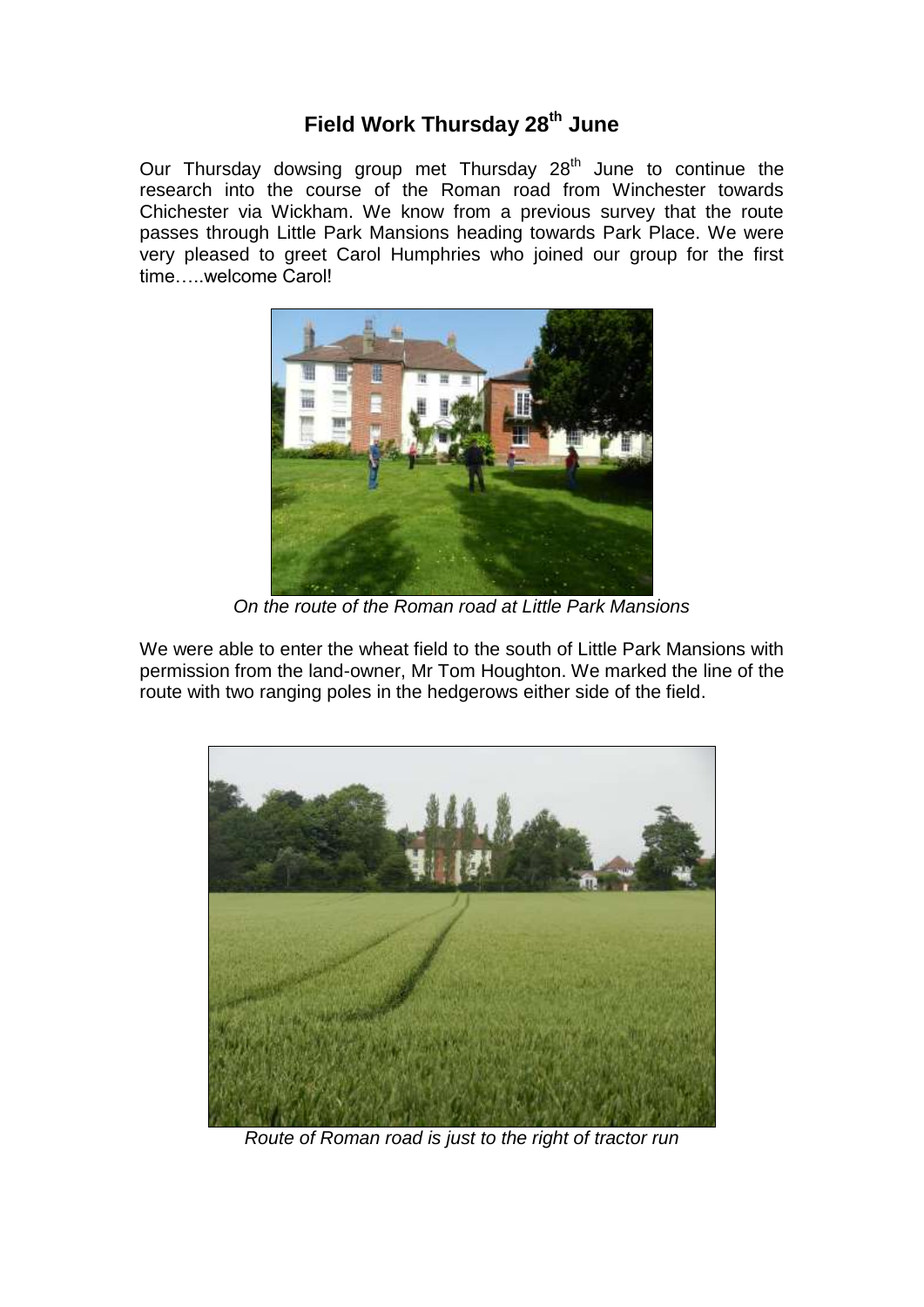

*Ranging poles in hedgerow marks the Roman road*



© Crown Copyright

*Area of survey approaching Park Place*